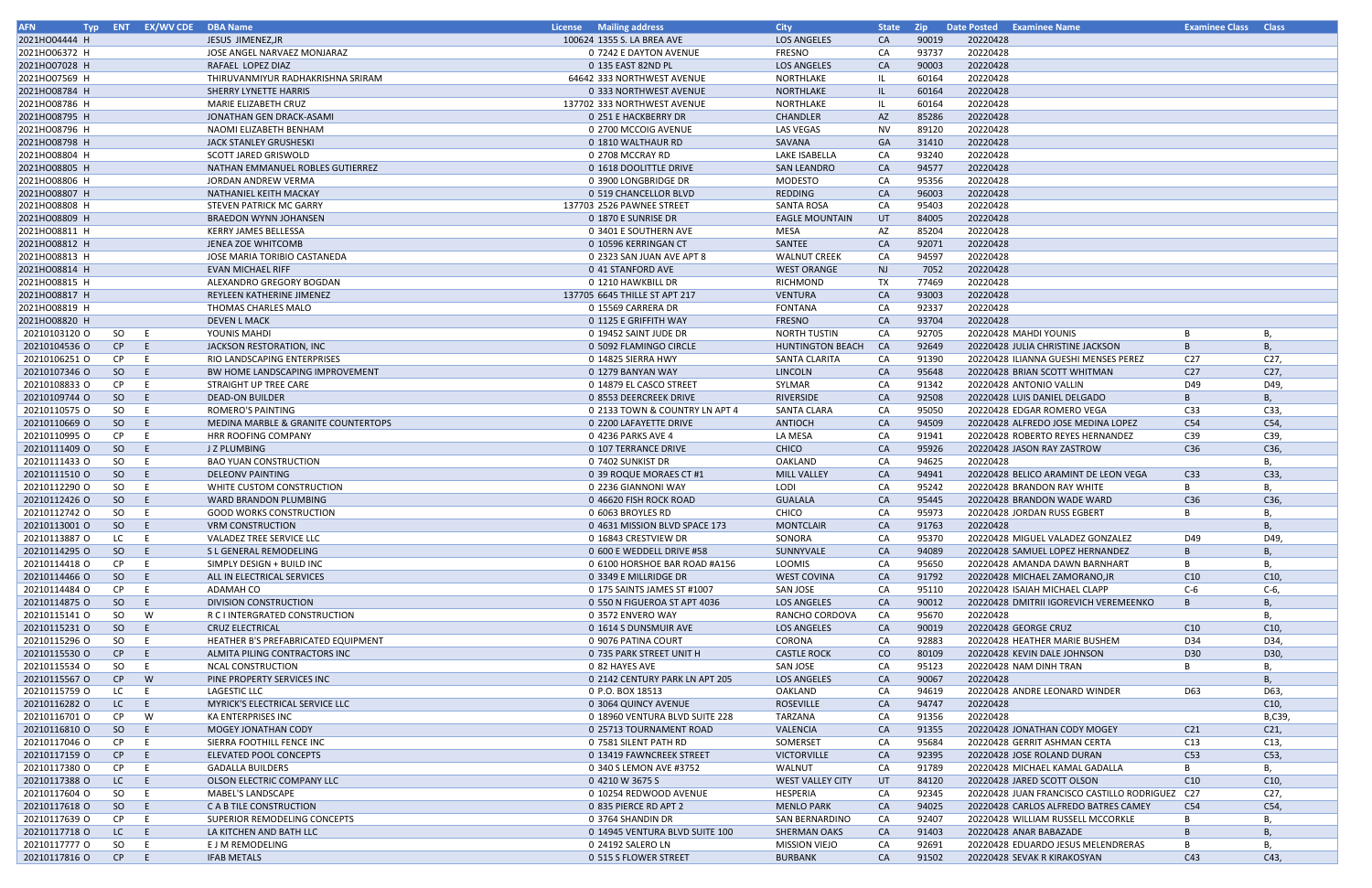| 20210117821 0 | LC            | E  | <b>COASTAL CONSTRUCTION LLC</b>                                | 0 P O BOX 11162                                       | <b>COSTA MESA</b>       | CA              | 92627 | 20220428 DAVID AUGUST BAUER, II       |                 | в                |
|---------------|---------------|----|----------------------------------------------------------------|-------------------------------------------------------|-------------------------|-----------------|-------|---------------------------------------|-----------------|------------------|
|               |               |    |                                                                |                                                       |                         |                 |       |                                       |                 |                  |
| 20210117823 0 | <sub>SO</sub> | E  | LEVEL CONSTRUCTION                                             | 0 2067 NERO CT                                        | CAMPBELL                | CA              | 95008 | 20220428 ZHEN PENG KEVIN LI           | B               | B                |
| 20210117901 0 | SO            | E  | SOFT WATER & PURIFICATION SYSTEMS                              | 760167 416 N BUENA VISTA ST                           | BURBANK                 | CA              | 91505 | 20220428                              |                 | C55,             |
| 20210117916 O | CP            | W  | ROMAN ELECTRIC AND LIGHTING CORP                               | 1067012 7212 MCKINLEY AVE                             | <b>LOS ANGELES</b>      | CA              | 90001 | 20220428                              |                 | C10,             |
| 20210117922 O | <b>CP</b>     | W  | ADVANCED PRO CONSTRUCTION INC DBA ADVANCED PRO WINDOW COVERING | 0 2301 SIERRA MADRE COURT #B                          | RANCHO CORDOVA          | CA              | 95670 | 20220428                              |                 | D52,             |
|               |               |    |                                                                |                                                       |                         |                 |       |                                       |                 |                  |
| 20210117923 O | CP            | W  | <b>GO TILE &amp; STONE INC</b>                                 | 1005645 186 BUOY STREET                               | <b>COSTA MESA</b>       | CA              | 92627 | 20220428                              |                 | C54,             |
| 20210117924 O | CP            | W  | NC PLASTERING INC                                              | 1027438 3055 REDWOOD DRIVE                            | MARINA                  | CA              | 93933 | 20220428                              |                 | $C-9, C35,$      |
| 20210117935 O | -SO           | W  | JOHNSON RALPH LEROY                                            | 0 21325 CARABELA                                      | <b>MISSION VIEJO</b>    | CA              | 92692 | 20220428                              |                 | A, C-8,          |
| 20210118054 O | CP            | E. | PRIDE CONSTRUCTION INC                                         | 0 5976 EASTWOOD AVE                                   | RANCHO CUCAMONGA CA     |                 | 91737 | 20220428 NICHOLAS ANTHONY LOPEZ       | B               | В.               |
|               |               |    |                                                                |                                                       |                         |                 |       |                                       |                 |                  |
| 20210118120 O | CP            | E  | <b>HIGH CLASS GLASS INC</b>                                    | 0 854 SPRING CANYON PL                                | <b>NEWBURY PARK</b>     | CA              | 91320 | 20220428                              |                 | C17,             |
| 20210118127 O | SO.           | E  | ANGELES G ROOFING                                              | 887742 289 VIA EL ENCANTADOR                          | SANTA BARBARA           | CA              | 93111 | 20220428 GABRIEL ANGELES              | C39             | C39,             |
| 20210118157 0 | <sub>SO</sub> | W  | <b>JIM DANDY CONSTRUCTION</b>                                  | 0 PO BOX 122                                          | NEWCASTLE               | CA              | 95658 | 20220428                              |                 | B                |
| 20210118198 O | CP.           | E  | HIGH SPEED VOICE & DATA NETWORKS INC                           | 0 1261 S 39TH ST                                      | SAN DIEGO               | CA              | 92113 | 20220428 TEOFILO RODRIGUEZ, JR        | $C-7$           | $C-7$            |
|               |               |    |                                                                |                                                       |                         |                 |       |                                       |                 |                  |
| 20210118199 O | CP            | E. | JAY JAY LOCKS                                                  | 0 7138 OWENSMOUTH AVE                                 | <b>CANOGA PARK</b>      | CA              | 91303 | 20220428 RICARDO ANDRADE              | D <sub>16</sub> | D <sub>16</sub>  |
| 20210118243 O | SO.           | E  | ODI HEATING & COOLING                                          | 0 7940 RESEDA BLVD APT 114                            | RESEDA                  | CA              | 91335 | 20220428 ODISHOO SEDOHESAR            | C <sub>20</sub> | C <sub>20</sub>  |
| 20210118361 O | LC            | E. | ONE POINTE SOLUTIONS MILLWORK                                  | 0 1112 SWENSON BLVD                                   | <b>ELGIN</b>            | TX              | 78621 | 20220428 DON MICHAEL CARLSON          | $C-6$           | $C-6$ ,          |
|               | <b>CP</b>     |    |                                                                |                                                       |                         | CA              | 95207 |                                       | D49             |                  |
| 20210118373 O |               | E. | TWIN RIVERS PROFESSIONAL TREE CARE INC                         | 0 422 SAN CARLOS WAY                                  | <b>STOCKTON</b>         |                 |       | 20220428 JOSE BLAS RIOS SILVA         |                 | D49,             |
| 20210118377 O | -SO           | E. | <b>APOLONARIO E MARTINEZ</b>                                   | 0 38987 OCOTILLO DR                                   | PALMDALE                | CA              | 93551 | 20220428 APOLINARIO EDGARDO MARTINEZ  | C36             | C36,             |
| 20210118488 O | CP            | W  | ALI ELECTRIC INC                                               | 0 1852 MORSE AVENUE APT 50                            | SACRAMENTO              | CA              | 95825 | 20220428                              |                 | C10,             |
| 20210118534 O | <sub>SO</sub> | E. | LEE JAKYUNG                                                    | 0 750 S SPAULDING AVE #220                            | <b>LOS ANGELES</b>      | CA              | 90036 | 20220428 JAKYUNG LEE                  | B               | B                |
|               |               |    |                                                                |                                                       |                         |                 |       |                                       |                 |                  |
| 20210118535 O | CP            | W  | BETTER BUILDING SOLUTIONS INC                                  | 0 3055 MONTELLANO AVENUE                              | <b>HACIENDA HEIGHTS</b> | CA              | 91745 | 20220428                              |                 | В,               |
| 20210118537 O | CP            | E  | ROOFOLOGY 101 INC                                              | 0 19035 LOWELL AVE                                    | HAYWARD                 | CA              | 94541 | 20220428 ARMANDO MARTINEZ-SANCHEZ     | C39             | C39,             |
| 20210118541 0 | CP            | W  | ALWAY RUSS SERVICES - INDOOR AIR QUALITY                       | 0 1532 CARDINAL STREET                                | LODI                    | CA              | 95242 | 20220428                              |                 | C20,             |
|               | CP            | W  |                                                                |                                                       | ATASCADERO              | CA              | 93423 |                                       |                 | C10,             |
| 20210118579 O |               |    | PIERSON ELECTRIC INC                                           | 498812 PO BOX 1903                                    |                         |                 |       | 20220428                              |                 |                  |
| 20210118651 O | CP            | E. | R & M FLOORING                                                 | 0 616 W 14TH ST                                       | SAN BERNARDINO          | CA              | 92405 | 20220428                              |                 | C <sub>15</sub>  |
| 20210118730 O | <sub>SO</sub> | E. | <b>TEPO EDGAR</b>                                              | 0 714 E 2ND ST                                        | <b>SANTA ANA</b>        | CA              | 92701 | 20220428 EDGAR TEPO                   | C27             | C27,             |
| 20210118731 O | SO.           | E. | POWELL AUSTIN                                                  | 0 481 PEANUT WAY                                      | <b>ARROYO GRANDE</b>    | CA              | 93420 | 20220428 AUSTIN AARON POWELI          | C51             | C51,             |
|               |               |    |                                                                |                                                       |                         |                 |       |                                       |                 |                  |
| 20210118743 O | SO            | E. | <b>GOLDEN STATE ELECTRICAL SYSTEMS</b>                         | 0 15 LIELANI RD                                       | KIHEI                   | H <sub>II</sub> | 96753 | 20220428                              |                 | C10,             |
| 20210118749 O | SO.           | E. | <b>GLYNN'S PLUMBING</b>                                        | 0 P O BOX 990281                                      | REDDING                 | CA              | 96003 | 20220428 GORDON WILLIAM GLYNN         | C36             | C36,             |
| 20210118750 O | SO            | E. | RESIDENTIAL MAKEOVER CONSTRUCTION                              | 0 15515 TEMPLE AVENUE                                 | <b>LA PUENTE</b>        | CA              | 91744 | 20220428 JOSAFAT MATEO LOPEZ SANTIAGO | B               | B,               |
| 20210118751 O | CP            | E. | <b>HAWKINS &amp; HICKS CONSTRUCTION</b>                        | 0 6740 JUNIPER LANE                                   | PLACERVILLE             | CA              | 95667 | 20220428 DILLON EARL HAWKINS          | B               | Β,               |
|               |               |    |                                                                |                                                       |                         |                 |       |                                       |                 |                  |
| 20210118753 O | <sub>SO</sub> | E  | RODRIGUEZ YARD SERVICE                                         | 0 P O BOX 952                                         | YUBA CITY               | CA              | 95992 | 20220428 PASCUAL ALBERTO RODRIGUEZ    | C <sub>27</sub> | C <sub>27</sub>  |
| 20210118769 O | CP.           | E. | MASTER CRAFT ELECTRIC INC                                      | 0 206 FRONTAGE RD N SUITE A2                          | <b>PACIFIC</b>          | <b>WA</b>       | 98047 | 20220428 GARY EDWARD DARLING          | C10             | C <sub>10</sub>  |
| 20210118771 0 | CP            | W  | <b>CUSTOM CONSTRUCTION PLUMBING INC</b>                        | 1027220 23192 SAGUARO ST APT A                        | <b>LAKE FOREST</b>      | CA              | 92630 | 20220428                              |                 | C36,             |
| 20210118776 O | CP            | W  | <b>VENROS TREE SERVICE INC</b>                                 | 0 29000 LOMA CHIQUITA ROAD                            | LOS GATOS               | CA              | 95033 | 20220428                              |                 | D49,             |
|               |               |    |                                                                |                                                       |                         |                 |       |                                       |                 |                  |
| 20210118887 O | CP            | E. | <b>VALEROS MASONRY</b>                                         | 0 5305 BELL AVE                                       | RIVERSIDE               | CA              | 92509 | 20220428                              |                 | C <sub>29</sub>  |
| 20210118900 O | SO.           | E. | <b>ESPINDOLA CONCRETE</b>                                      | 0 33 SAN JUAN RD APT E                                | WATSONVILLE             | CA              | 95076 | 20220428                              |                 | $C-8$            |
| 20210118911 O | <sub>SO</sub> | E. | <b>HADDAD CONSTRUCTION</b>                                     | 839256 7111 RIO FLORA PL                              | <b>DOWNEY</b>           | CA              | 90241 | 20220428 LOUISE EDWARD FATTALEH       | B               |                  |
| 20210118925 O | LC            | E  | <b>VEHIKITE CONCRETE</b>                                       | 0 2253 HAMLIN DR                                      | ANTIOCH                 | CA              | 94509 | 20220428                              |                 | $C-8$            |
|               |               |    |                                                                |                                                       |                         |                 |       |                                       |                 |                  |
| 20210119808 O | LC            | W  | ABBOTT CONSTRUCTION LLC                                        | 0 25 E CALIFORNIA BLVD                                | PASADENA                | CA              | 91105 | 20220428                              |                 | В,               |
| 20210120200 O | <b>CP</b>     | W  | ARROWHEAD CONCRETE CONSTRUCTION                                | 1062649 12653 E JAHANT ROAD                           | ACAMPO                  | CA              | 95220 | 20220428                              |                 | $C-8$            |
| 20210203664 S | SO.           | E. | <b>SUPERIOR POOL'S</b>                                         | 1081487 10426 BOULDER CREEK ROAD                      | <b>DESCANSO</b>         | CA              | 91916 | 20220428 JESSICA MARIE MARTIN         | B               | B                |
|               |               |    |                                                                |                                                       |                         |                 |       |                                       |                 |                  |
| 20210203700 S | CP            | E. | <b>WOOD PECKER CONCRETE</b>                                    | 1038114 1638 81ST AVE                                 | OAKLAND                 | CA              | 94621 | 20220428                              |                 | $C-5$            |
| 20210203719 R | CP            | E. | KPL GENERAL CONTRACTING INC                                    | 1037093 30650 RANCHO CALIFORNIA RD, D406-146 TEMECULA |                         | CA              | 92591 | 20220428 KURT THOMAS LARSEN           | B               | B                |
| 20210204731 S | CP            | E. | AVSAR CONSTRUCTION DEVELOPMENT INC                             | 1035467 22110 CAJUN COURT                             | <b>CANOGA PARK</b>      | CA              | 91303 | 20220428 BARIS AVSAR                  | $C-8$           | $C-8$            |
| 20210204737 R | CP            | W  | WAYNE ENGINEERING CONSTRUCTION                                 | 1029681 620 N POINSETTIA ST                           | SANTA ANA               | CA              | 92701 | 20220428                              |                 | $\mathsf{A}$     |
|               |               |    |                                                                |                                                       |                         |                 |       |                                       |                 |                  |
| 20210204883 R | CP.           | W  | KNECHT'S PLUMBING & HEATING INC                                | 373936 60 ZACA LANE                                   | <b>SAN LUIS OBISPO</b>  | CA              | 93401 | 20220428                              |                 | C10,C20,C36,C43, |
| 20210204939 R | CP            | W  | COMMUNICATION TECH SERVICES INC                                | 746065 33 LOCKE DRIVE                                 | MARLBOROUGH             | <b>MA</b>       | 1752  | 20220428                              |                 | B,               |
| 20210205201 R | CP.           | W  | ELITE DRYWALL DESIGN SYSTEMS INC                               | 1043280 26025 NEWPORT ROAD #A428                      | MENIFEE                 | CA              | 92584 | 20220428                              |                 | $C-9$            |
| 20210205531 S | SO            | E. | <b>PRO - SET TILE AND STONE</b>                                | 964121 9603 LOS COCHES RD                             | LAKESIDE                | CA              | 92040 | 20220428 CHRISTOPHER ADRIAN GARCIA    | B               | B,               |
|               |               |    |                                                                |                                                       |                         |                 |       |                                       |                 |                  |
| 20210205538 R | CP            | W  | TURI DOOR SYSTEMS INCOPORATION                                 | 655589 22775 SAVI RANCH PKWY STE D                    | YORBA LINDA             | CA              | 92887 | 20220428                              |                 | D24, D28,        |
| 20210205539 R | LC            | E. | <b>MAVERICK TECHNOLOGIES LLC</b>                               | 1035129 265 ADMIRAL TROST ROAD                        | <b>COLUMBIA</b>         | IL.             | 62236 | 20220428 KEENAN NATHEL EDWARDS, SR    | C10             | C10,             |
| 20210205540 R | LC            | W  | <b>GAFENERGY LLC</b>                                           | 1062345 125 MITCHELL BLVD STE D                       | <b>SAN RAFAEL</b>       | CA              | 94903 | 20220428                              |                 | C10,             |
| 20210205541 R | CP            | W  | PROFESSIONAL TELECOMMUNICATIONS SERVICES INC                   |                                                       | <b>LAKE FOREST</b>      | CA              | 92630 | 20220428                              |                 | А,               |
|               |               |    |                                                                | 900567 22691 LAMBERT STREET SUITE 506                 |                         |                 |       |                                       |                 |                  |
| 20210205542 R | CP            | W  | PROFESSIONAL TELECOMMUNICATIONS SERVICES INC                   | 900567 22691 LAMBERT ST SUITE 506                     | <b>LAKE FOREST</b>      | CA              | 92630 | 20220428                              |                 | В,               |
| 20210205543 R | CP            | W  | PROBUILT CONTRACTING                                           | 988045 12712 LOS OSOS STREET                          | REDDING                 | CA              | 96003 | 20220428                              |                 | B                |
| 20210205545 R | <b>CP</b>     | W  | CREATIVE AIR SOLUTIONS INC                                     | 1008295 6634 AMPERE AVE                               | NORTH HOLLYWOOD         | CA              | 91606 | 20220428                              |                 | C20,             |
|               |               |    |                                                                |                                                       |                         |                 |       |                                       |                 |                  |
| 20210205546 R | CP            | W  | RED WAVE SECURITY INC                                          | 975086 1510 W WHITTIER BLVD #275                      | LA HABRA                | CA              | 90631 | 20220428                              |                 | $C-7,$           |
| 20210205548 S | SO.           | W  | LUCENT CONSTRUCTION                                            | 1065636 6881 STANTON AVE #A                           | <b>BUENA PARK</b>       | CA              | 90621 | 20220428                              |                 | <b>B.</b>        |
| 20210205549 S | CP            | E. | RAINBOW INTERNATIONAL OF ORANGE COUNTY                         | 1032238 24001 CALLE MAGDALENA #3594                   | <b>LAGUNA HILLS</b>     | CA              | 92654 | 20220428 ANDRE FARZIN AFSHAR          | C15             | C15,             |
| 20210205551 R | LC.           | E. | WIGHTON'S PLUMBING HEATING & AIR                               | 1083949 183 PRADO RD                                  | SAN LUIS OBISPO         | CA              | 93401 | 20220428 MICHAEL LOWELL DAUENHAUER    | C36             | C36,             |
|               |               |    |                                                                |                                                       |                         |                 |       |                                       |                 |                  |
| 20210205552 S | CP            | E. | CALIFORNIA CRAFTED MARBLE INC                                  | 953902 10848 WHEATLANDS AVENUE                        | SANTEE                  | CA              | 92071 | 20220428 DUANE ALAN NOSKO             | C36             | C36,             |
| 20210205554 S | CP            | E. | R E MASON PAVING ENGINEERING INC                               | 1064766 1195 W SHAW AVE SUITE D                       | FRESNO                  | CA              | 93711 | 20220428 RONALD EUGENE MASON          | A               | Α,               |
| 20210205555 S | <sub>SO</sub> | W  | NEW SEASON LANDSCAPE & MAINTENANCE                             | 1051303 18305 VAN BUREN BLVD                          | RIVERSIDE               | CA              | 92508 | 20220428                              |                 | D63,             |
|               |               |    |                                                                |                                                       | RANCHO CUCAMONGA CA     |                 |       |                                       |                 |                  |
| 20210205557 R | CP            | W  | CONOR CONSTRUCTION AND DEVELOPMENT CORPORATION                 | 1069267 10700 JERSEY BLVD STE 160                     |                         |                 | 91730 | 20220428                              |                 |                  |
| 20210205566 R | CP            | W  | THRIFTY ROOTER SERVICE & PLUMBING CO                           | 712800 226 MEYERS ST                                  | <b>CHICO</b>            | CA              | 95928 | 20220428                              |                 | C36,             |